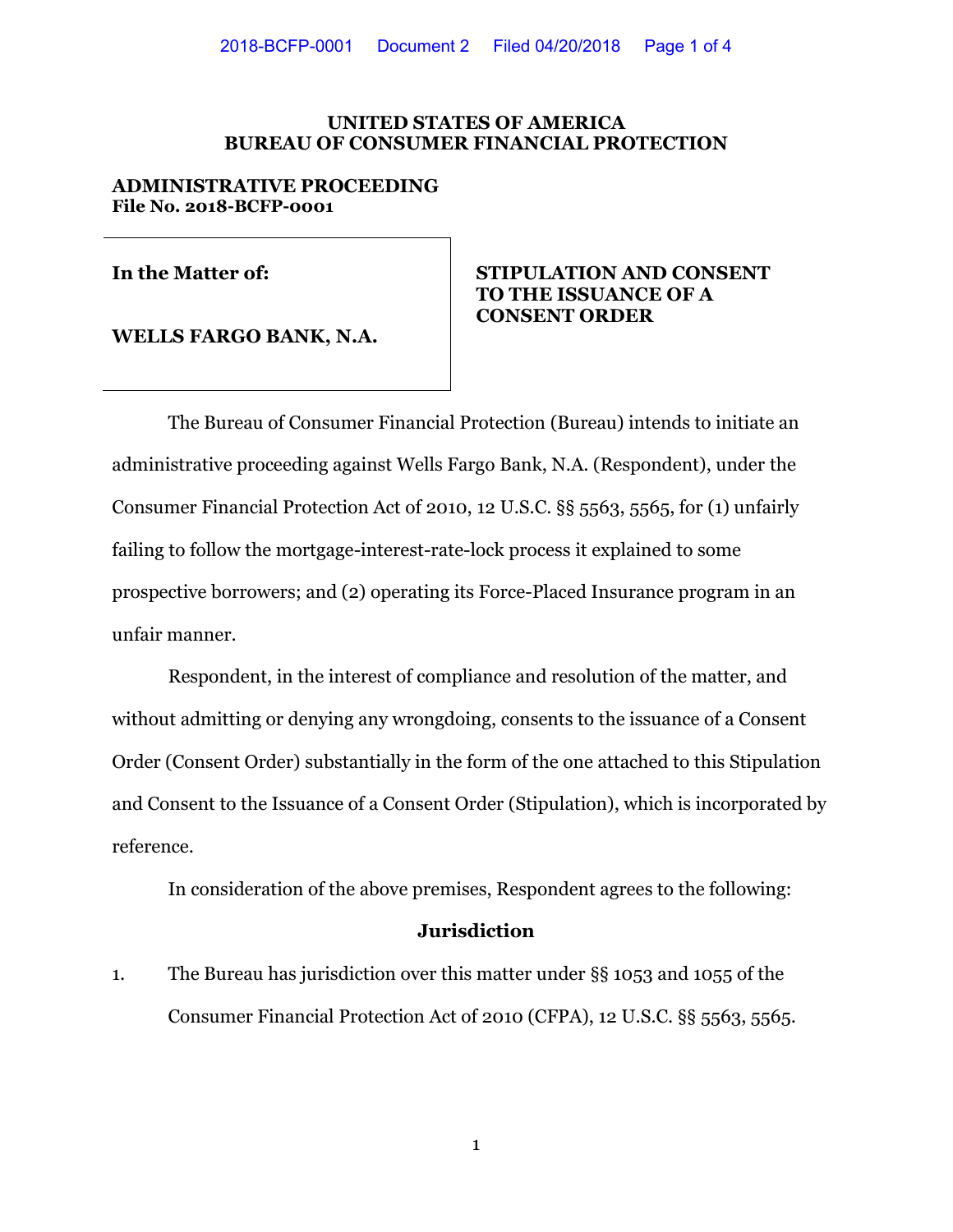#### **Consent**

- 2. Respondent agrees to the issuance of the Consent Order, without admitting or denying any of the findings of fact or conclusions of law, except that Respondent admits the facts necessary to establish the Bureau's jurisdiction over Respondent and the subject matter of this action.
- 3. Respondent agrees that the Consent Order will be deemed an "order issued with the consent of the person concerned" under 12 U.S.C.  $\S$  5563(b)(4) and agrees that the Consent Order will become a final order, effective upon issuance, and will be fully enforceable by the Bureau under 12 U.S.C.  $\S$ § 5563(d)(1) and 5565.
- 4. Respondent voluntarily enters into this Stipulation.
- 5. The Consent Order resolves only Respondent's potential liability for law violations that the Bureau asserted or might have asserted based on the practices described in Section IV of the Consent Order to the extent that such practices occurred before the Effective Date and the Bureau knows about them as of the Effective Date. Respondent acknowledges that no promise or representation has been made by the Bureau, or by any employee, agent, or representative of the Bureau, about any liability outside of this action that may have arisen or may arise from the facts underlying this action or immunity from any such liability.
- 6. Respondent agrees that the facts described in Section IV of the Consent Order will be taken as true and be given collateral estoppel effect, without further proof, in any proceeding before the Bureau to enforce the Consent Order or in any subsequent civil litigation by the Bureau to enforce the Consent Order or its rights to any payment or monetary judgment under the Consent Order.

2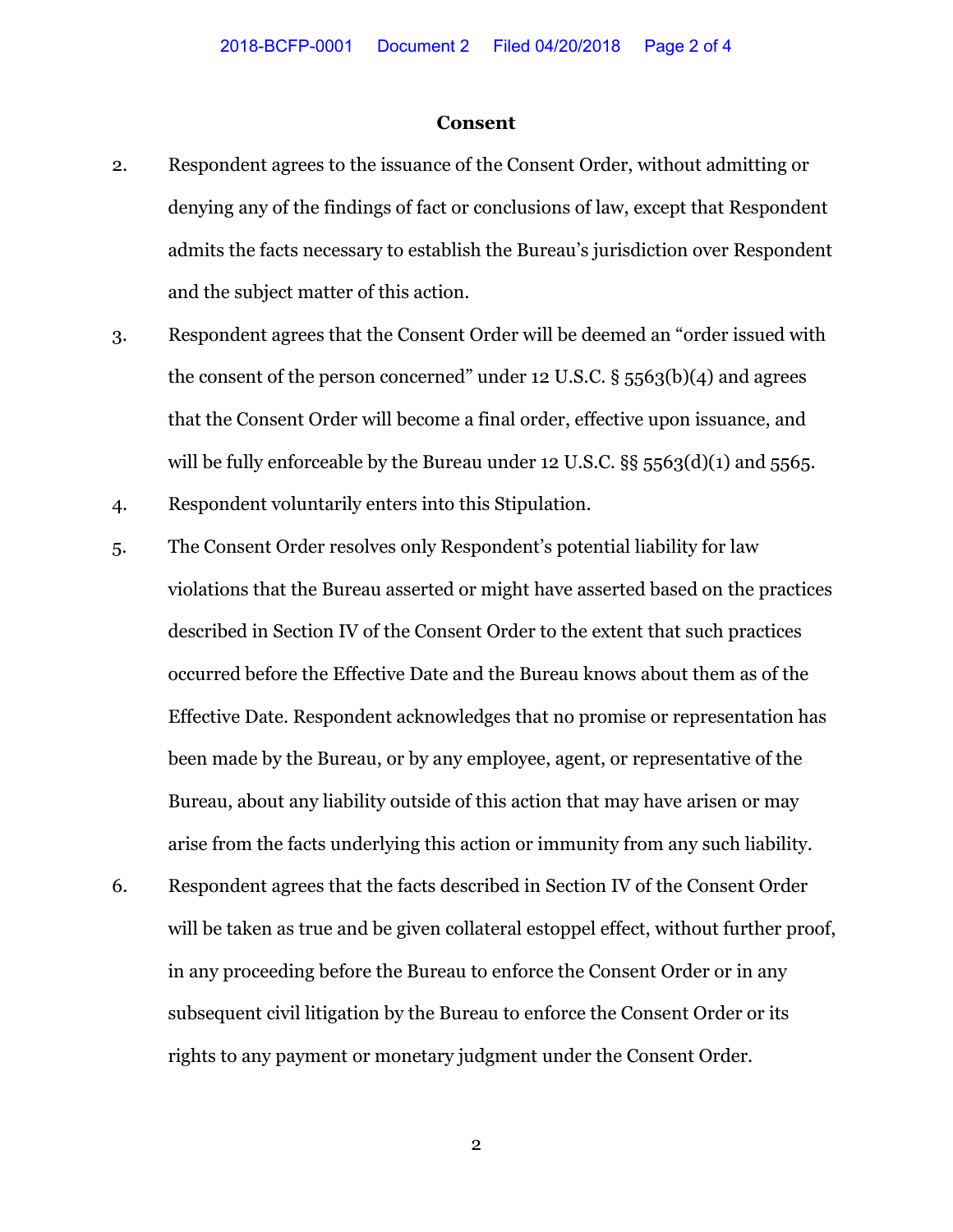- 7. The terms and provisions of this Stipulation and the Consent Order will be binding upon, and inure to the benefit of, the parties hereto and their successors in interest.
- 8. Respondent agrees that the Bureau may present the Consent Order to the Bureau's Acting Director for signature and entry without further notice.

## **Waivers**

- 9. Respondent, by consenting to this Stipulation, waives:
	- a. any right to service of the Consent Order, and agrees that issuance of the Consent Order will constitute notice to the Respondent of its terms and conditions;
	- b. any objection to the jurisdiction of the Bureau, including, without limitation, under § 1053 of the CFPA, 12 U.S.C. § 5563;
	- c. the rights to all hearings under the statutory provisions under which the proceeding is to be or has been instituted; the filing of proposed findings of fact and conclusions of law; proceedings before, and a recommended decision by, a hearing officer; all post-hearing procedures; and any other procedural right available under § 1053 of the CFPA, 12 U.S.C. § 5563, or 12 C.F.R. Part 1081;
	- d. the right to seek any administrative or judicial review of the Consent Order;
	- e. any claim for fees, costs, or expenses against the Bureau, or any of its agents or employees, and any other governmental entity, related in any way to this enforcement matter or the Consent Order, whether arising under common law or under the terms of any statute, including, but not